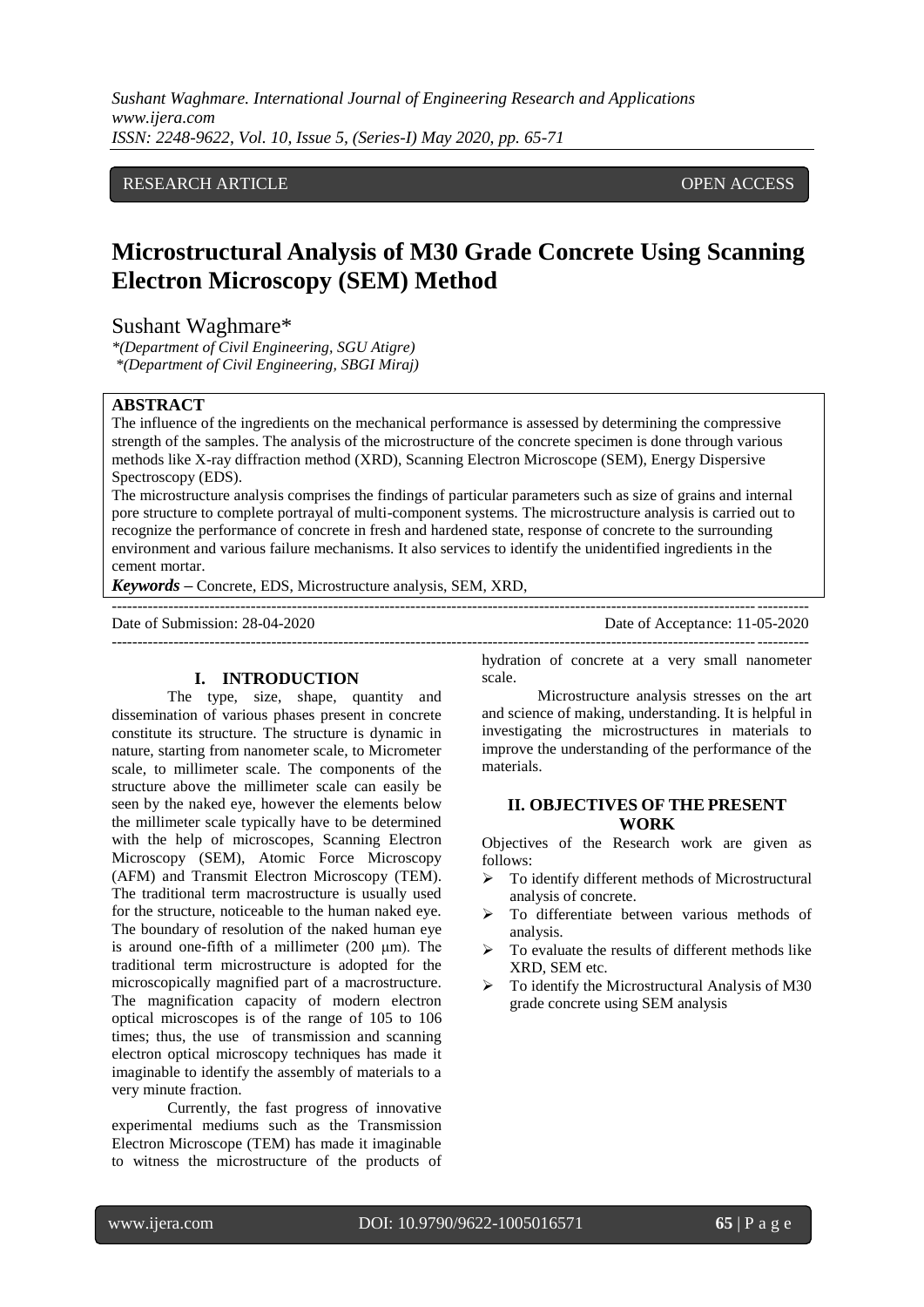### **III. METHODOLOGY**



# **IV. METHOD FOR PREPARATION OF SPECIMEN**

Preparation of specimen has developed a long recognized art in the optical microscopy of sample material, predominantly in the areas of metallurgy and mineralogy. The specimens thus prepared ideally are representative of the structure of interest and are free from damage and contamination.

Figure 1 illustrates s the general procedure for making the specimens.



**Figure 1**: General method for preparation of specimen

The first step is the preparation of a fresh surface which will positively comprise the characteristics of interest. Once the preferred plane has been nominated, a section of the material constrained on one side by this plane is detached using hacksaw or automatic abrasive cut-off machine.

The following step in the specimen preparation procedure is impregnation and mounting. This step is presented in a dotted box in Figure 1 to designate that it may not be essential for every sample. If a material is porous, it normally needs some form of impregnation to lessen pickup of grinding and polishing abrasives which end in scratching and disproportionate relief. In this

procedure, an organic polymer is embedded into the porosity of the specimen by vacuum impregnation. This process may be augmented by succeeding over pressuring to additional force the polymer into the specimen.

The next step in the preparation of the sample, as shown in Figure I, is grinding. The sample of each grinding step is to take away the broken surface layer causing from the broken surface layer causing from the instantaneously earlier step.

The subsequent step in the specimen preparation system is that of polishing; this is usually done by mechanical means.

However, chemical or electrolytic polishing either independently or in grouping with mechanical polishing is finding increased application.

The last step in this preparational system is etching. The various conventional methods existing are chemical, electrolytic and thermal etching.

# **V. METHODS OF MICROSTRUCTURAL ANALYSIS**

Microstructure incorporates a widespread range of structural levels, from the minute scale to that of the engineering constituent, and comprises all discontinuities inside and among the phases such as dislodgments grain borders, phase interfaces, pores, and fissures.

In microstructural terms, concrete is an outstandingly composite organization of solid phases, minute opening and water, with a great degree of heterogeneity. This heterogeneity can be considered on several levels. At the simplest level, concrete consists of aggregates particles, distributed in a cement paste. On a more detailed level, the paste itself is a combination of unreacted cement, hydration products, cavities and water and at still finer level these segments themselves possesses a very complex microstructures.

There are many techniques which have been used to study microstructure; they can be separated largely into two classifications. Indirect or<br>bulk techniques provide info on average bulk techniques provide info on average characteristics of the whole microstructure. Examples of indirect techniques are thermogravimetry (TG) and X-ray diffraction (XRD), which can be applied to find the amounts of certain phases in the sample. Techniques used to acquire additional information about the pore-size distribution, such as mercury intrusion porosimetry (MIP) and methanol absorption, are also indirect techniques as they give no information as to how the pores are organized in space. The other group of techniques is direct or microscopical techniques which provide information about the way in which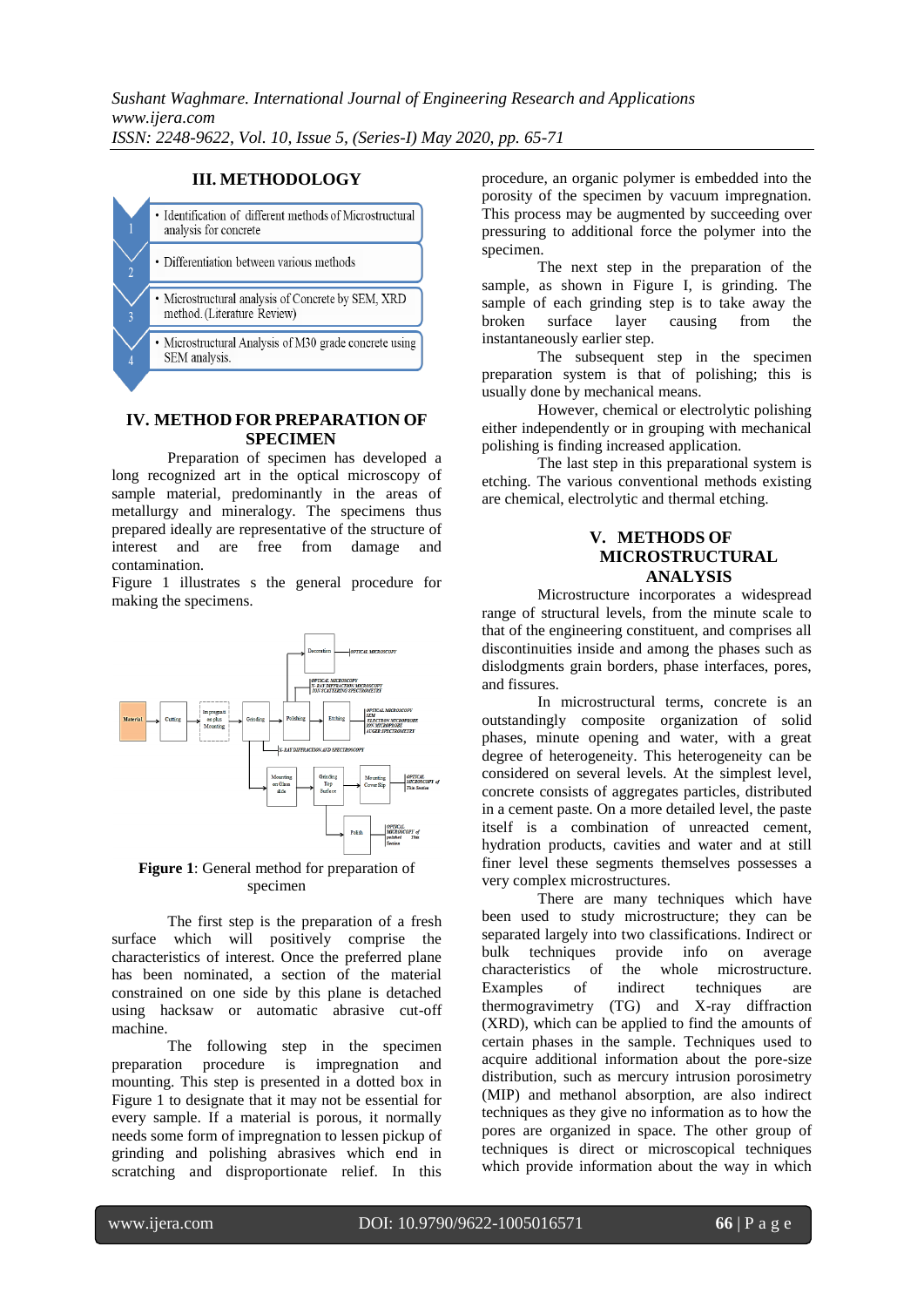the component phases are arranged in the microstructure.

The advantage of the indirect or bulk methods is that they make available the information in a measureable form so that various trials can be matched objectively. In other way, the information resulting from direct methods typically takes the form of figures or images. Images are particularly very valuable in assigning an intense impression of the microstructure nevertheless comparisons between various samples are additionally subjective or informative and depend on the experience, knowledge and understanding of the researcher or observer.

Study of Micro structural of concrete is a distinctive method to identify the morphological characteristics of concrete. X-Ray Diffraction Analysis (XRD) and Scanning Electron Microscope (SEM) are the universally adopted technique or method used to portray the micro structural comportment of concrete through hydration course. The precise features in the interior of the concrete can be envisioned via these present techniques. The data attained from the micro structural study will assists to understand the unique actions of concrete and existence of minor compound within the hardened paste of cement concrete.

Following are different methods of Microstructural Analysis:

- 1. X-Ray Diffraction Analysis (XRD)
- 2. Scanning Electron Microscope (SEM)
- **1. X-Ray Diffraction Analysis (XRD):**

The X-ray diffraction (XRD) method compromises of a suitable method to find the mineralogical investigation of crystalline solids. If a crystal-like mineral is brought in contact to X-rays of a specific wavelength then covers of atoms deflect the rays and create a array of peaks, which is representation of the mineral. The horizontal scale (diffraction angle) of a usual XRD pattern provides the crystal lattice spacing, and the vertical scale (peak height) provides the intensity of the diffracted ray. When the sample being X-rayed comprises of more than single mineral, the concentration of specific peaks from the specific minerals are proportionate to their amount.



**Figure 2:** Schematic Diagram of X-Ray Diffraction





Figure 4: X-ray diffraction of plain concrete

The XRD analysis is normally carried out at room temperature by means of powder  $X - Ray$ diffraction with filtered 0.154 nm Cu,  $K\alpha$  radiation. Samples are scanned in a continuous mode from  $100-800$  with a scanning rate of  $20$  per minute.

The X-Ray powder diffraction provides the graph between the  $X - Ray$  light intensity, which is distributed on the sample and angle variance of the deflected  $X - Rays$ .

The XRD method can be adopted to recognize the single crystals, and to make known the single crystal structure. It can be also adopted to recognize various crystals which are available in a mix, e.g. minerals in a stone. For minerals having inconstant formulations and structures (clays), XRD is the best technique for recognising the formulations and finding their percentage in a sample.

#### **2. Scanning Electron Microscope (SEM):**

A scanning electron microscope is that kind of electron microscope which prepares images of a sample by scanning the top surface with a focused beam of electrons.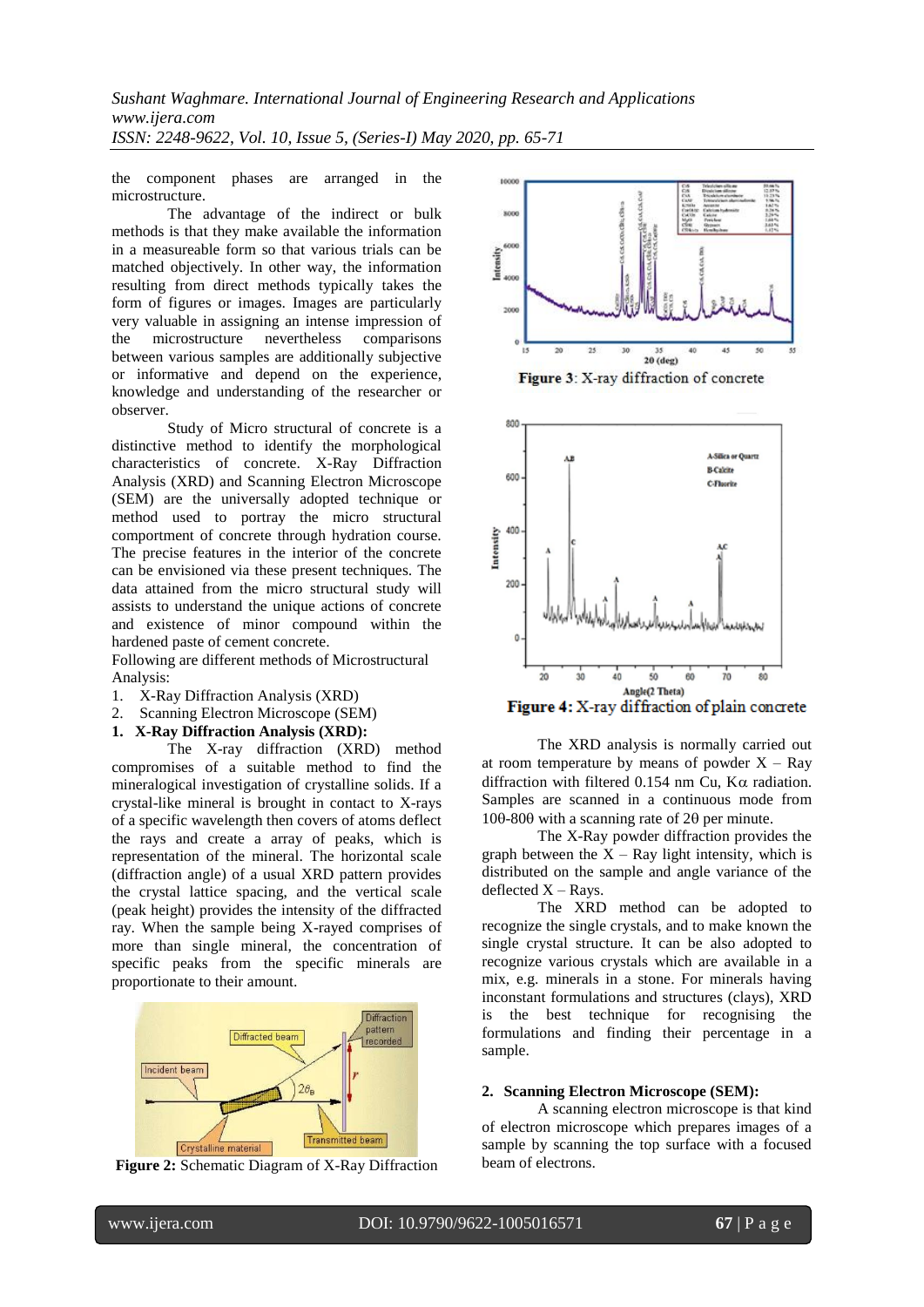*Sushant Waghmare. International Journal of Engineering Research and Applications www.ijera.com ISSN: 2248-9622, Vol. 10, Issue 5, (Series-I) May 2020, pp. 65-71*

A scanning electron microscope (SEM) scans a focused electron beam over a surface to create an image. The electrons in the beam interact with the sample, producing various signals that can be used to obtain information about the surface topography and composition.

This is influential method, mostly when the microscope is fitted with a microprobe analyser. It comprises techniques similar to X-ray fluorescence to identify the chemical composition of hydrates. The higher resolution of the SEM allows the microstructure of the hydrated cement paste in concrete or mortar to be identified and studied. But, attention must be implemented when understanding the images as sample preparation and the vacuum needed by most of the microscopes can produce specifications, which are not available in the wet paste.

Working of SEM:

- > The SEM uses electrons instead of light to form an image.
- $\triangleright$  A beam of electrons is produced at the top of the microscope by heating of a metallic filament.
- $\triangleright$  The electron beam follows a vertical path through the column of the microscope. It makes its way through electromagnetic lenses which focus and direct the beam down towards the sample.
- $\triangleright$  Once it hits the sample, other electrons (backscattered or secondary) are expelled from the sample.
- $\triangleright$  Detectors collect the secondary or backscattered electrons, and convert them to a signal that is sent to a viewing screen similar to the one in an ordinary television, producing an image.





**Figure 6:** Working of Electrons

The advantages of a scanning electron microscope include its wide-array of applications, the detailed three-dimensional and topographical imaging and the versatile information garnered from different detectors. SEMs are also easy to operate with the proper training and advances in computer technology and associated software make operation user-friendly.



**FIGURE 7:** SEM OF OPC CONCRETE & SEM OF NANO SILICA CONCRETE

This instrument works fast, often completing SEI, BSE and EDS analyses in less than five minutes. In addition, the technological advances in modern SEMs allow for the generation of data in digital form. Although all samples must be prepared before placed in the vacuum chamber, most SEM samples require minimal preparation actions.

| Difference between SEM and XRD Method |  |  |  |
|---------------------------------------|--|--|--|
|                                       |  |  |  |

| Method     | General<br>Operating<br>Environment                           | Data Output                                                                                   | <b>Advantages</b>                                                                                                                     | <b>Linuitations</b>                                                                                                                                                |
|------------|---------------------------------------------------------------|-----------------------------------------------------------------------------------------------|---------------------------------------------------------------------------------------------------------------------------------------|--------------------------------------------------------------------------------------------------------------------------------------------------------------------|
| <b>SEM</b> | 20 kV approx.<br><b>Vacuum</b><br>chamber Low<br>M.A. current | 3-D views of<br>secondary Electron<br>images. X-ray<br>spectra for<br>elements with Z><br>10. | Pore geometry; grain<br>morphology;<br>diagenetic<br>sequences; micro-<br>textures. Ties to<br>some log response<br>and o-k analyses. | Sample size limited.<br>High organic content<br>frequently causes short<br>filament life<br>Carbon or Au/Pd<br>coating generally<br>needed.<br>Shielding required. |
| <b>XRD</b> | 10-40kV X-ray<br>wavelength<br>fixed Low MA<br>current        | Diffraction patterns<br>or digital files for<br>companison to<br>"standards" files.           | Mineralogy on semi<br>quantitative scale.<br>Best method for<br>determining clay<br>mineralogy. Does<br>not require<br>microscope.    | Sample prep. Powder.<br>Abundances based on<br>measured intensities<br>and areas.                                                                                  |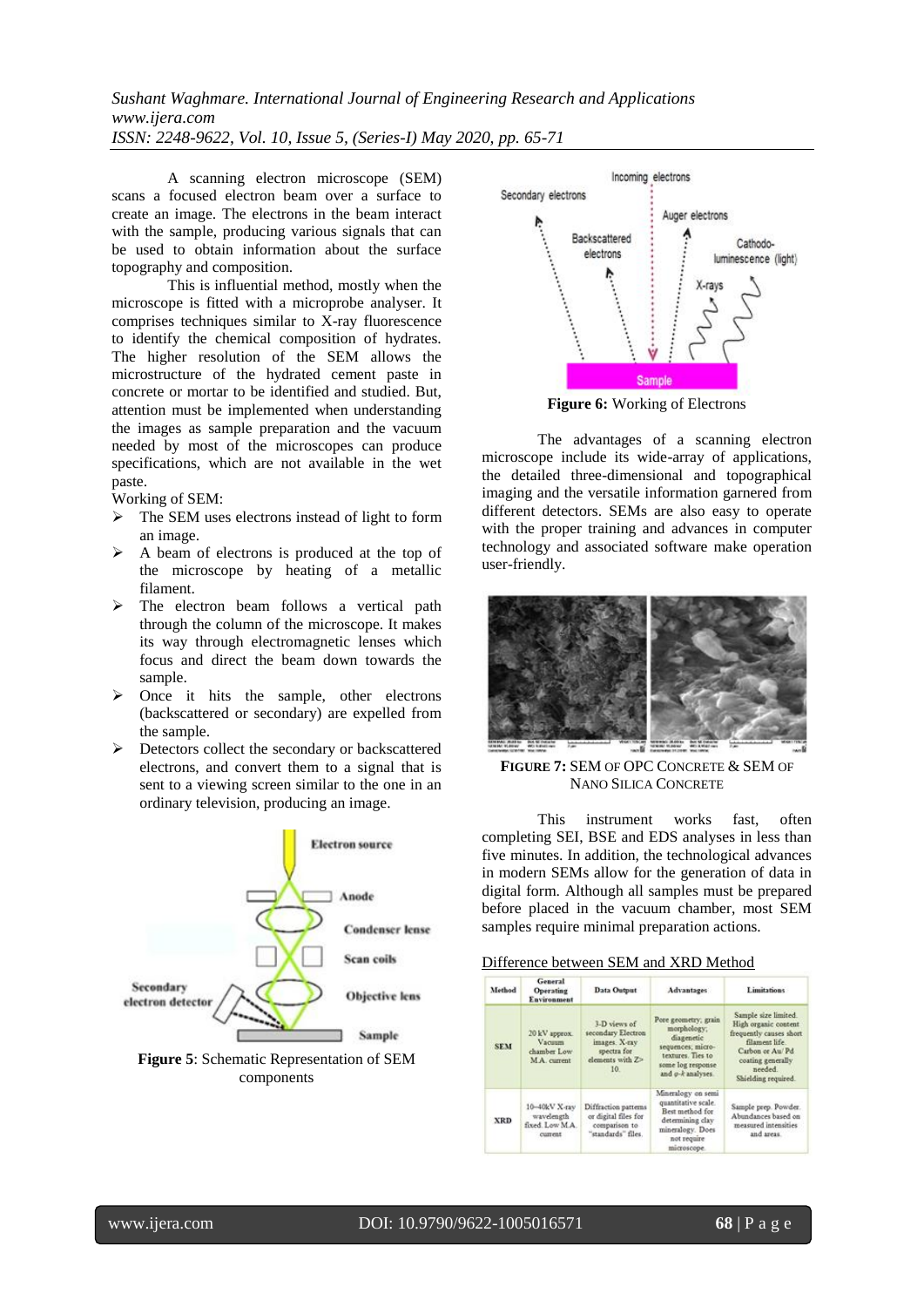#### **VI. LITERATURE REVIEW**

**Strength properties and microstructural analysis of self-compacting concrete incorporating waste foundry sand -** Ravinder Kaur Sandhu, Rafat Siddique, *Construction and Building Materials 225 (2019) 371–383*

This paper shows the outcomes of an experimental analysis on the effect of waste foundry sand (WFS) as a fine aggregate replacement on the fresh, strength and micro-structural properties of self-compacting concrete (SCC). Characteristics strength and microstructural examinations were carried out up to the age of 365 days. Tests outcomes shows that all concrete mixes displayed the characteristics of fresh state Self-Compacting Concrete. The 28 day compressive strength of Self-Compacting Concrete was 58 MPa. There was 6.38– 18.76% decrease in the strength of SCC with the use of about 5–30% WFS at 28 days. Micro-structural outcomes of XRD and SEM authenticate the experimental results. Hence, WFS could be properly used in the manufacturing of SCC.

#### **Concrete Microstructure - A Review-** A.S.Adithya Saran1 & P.Magudeaswaran, *Imperial Journal of Interdisciplinary Research 1670-1673 (2016)*

From this review of articles, it was detected that the variation in the microstructure of concrete replicates the variations in properties of concrete. Therefore the microstructural alteration in concrete is mostly due to neighbouring conditions such as time, temperature; chemical changes due to acid attack etc., the microstructure of concrete differs with respect to the quantity of concrete constituents such as cement, aggregates and water.

The concrete microstructure can be improved by the replacement of concrete constituents with other discarded and inexpensive by-products which will be more valuable to prepare high performance concrete which is sustainable.

**Microstructural analysis of interfacial transition zone (ITZ) and its impact on the compressive strength of lightweight concretes**- P. Vargas, Oscar Restrepo-Baena, Jorge I. Tobón, *Construction and Building Materials 137 (2017) 381–389*

This study aims at researching the influence of physical characteristics such as density, porosity and lightweight aggregate morphology such as pumice and expanded clays, on the microstructure and thickness of ITZ, and identifies the influence that these parameters have on the mechanical properties such as compressive strength of lightweight concretes (LWC). Lightweight aggregates were studied by X-ray Diffraction (XRD), Scanning Electron Microscopy (SEM) and X-ray Fluorescence (XRF), to determine their mineralogical, morphological and chemical characteristics.

**Microstructural analysis of self-compacting concrete modified with the addition of nanoparticles** - Paweł Niewiadomskia, Damian Stefaniuk, Jerzy Hoła, *Procedia Engineering 172 ( 2017 ) 776 – 783*

Based on study researchers have concluded that the addition of nanoparticles progresses the nanoparticles progresses the microstructure of self-compacting concrete (SCC). Study of the porosity results showed that concretes improved with the adding of nanoparticles are characterized by lower porosity in relative to pore size of up to 0.015mm in evaluation to concrete which does not comprise nanoparticles in its structure. The positive effect of the adding of nanopowders on the microstructure of the established concrete is also established by the results of the total porosity of the samples. In addition, the showed studies have shown that nano-powders can certainly influence both the hardness and elastic modulus of the cement matrix of concrete. The attained results allow the hypothesis that the suitable usage of nanomaterials as an additive for the manufacture of selfcompacting concrete (SCC) can increase its largely understood microstructure, and therefore result in its improved durability.

#### **Strength, permeability and microstructure of Self-compacting concrete containing rice husk** - Divya Chopra, Rafat Siddique and kunal, *Biosystems Engineering 130 (2015) 72-80*.

Researchers has studied the effect of replacement of cement with rush husk ash (RHA) as supplementary cementitious materials and investigated its effect on strength, durability, and microstructure through their exclusive properties. The micro structural analysis (XRD and SEM) exhibited the enormous formations of C-S-H gel and stable state of hydration procedure at 15% replacement of cement by RHA which was the key reason for the development in the strength and durability of self-compacting concrete with RHA.

# **VII. MICROSTRUCTURAL ANALYSIS OF M30 GRADE CONCRETE USING SEM ANALYSIS**

A typical Mix design for M-30 Concrete is tabulated as below:

|  | <b>Table 1:</b> Mix Design proportion of M30 Concrete |
|--|-------------------------------------------------------|
|  |                                                       |

| <b>Ce</b><br>me<br>nt            | w/c  | Water<br>Content<br>$(kg/m^3)$ | Fine<br>Aggreg<br>ate | <b>Coarse Aggregate</b><br>$(kg/m^3)$ |                  |
|----------------------------------|------|--------------------------------|-----------------------|---------------------------------------|------------------|
| $\frac{(\text{kg})}{\text{m}^3}$ |      |                                | (kg/m <sup>3</sup> )  | 20 <sub>mm</sub>                      | 10 <sub>mm</sub> |
| 430                              | 0.46 | 211.64                         | 592.74                | 686.34                                | 454.08           |

**Figure 8**: SEM of Concrete at Age of 28 Days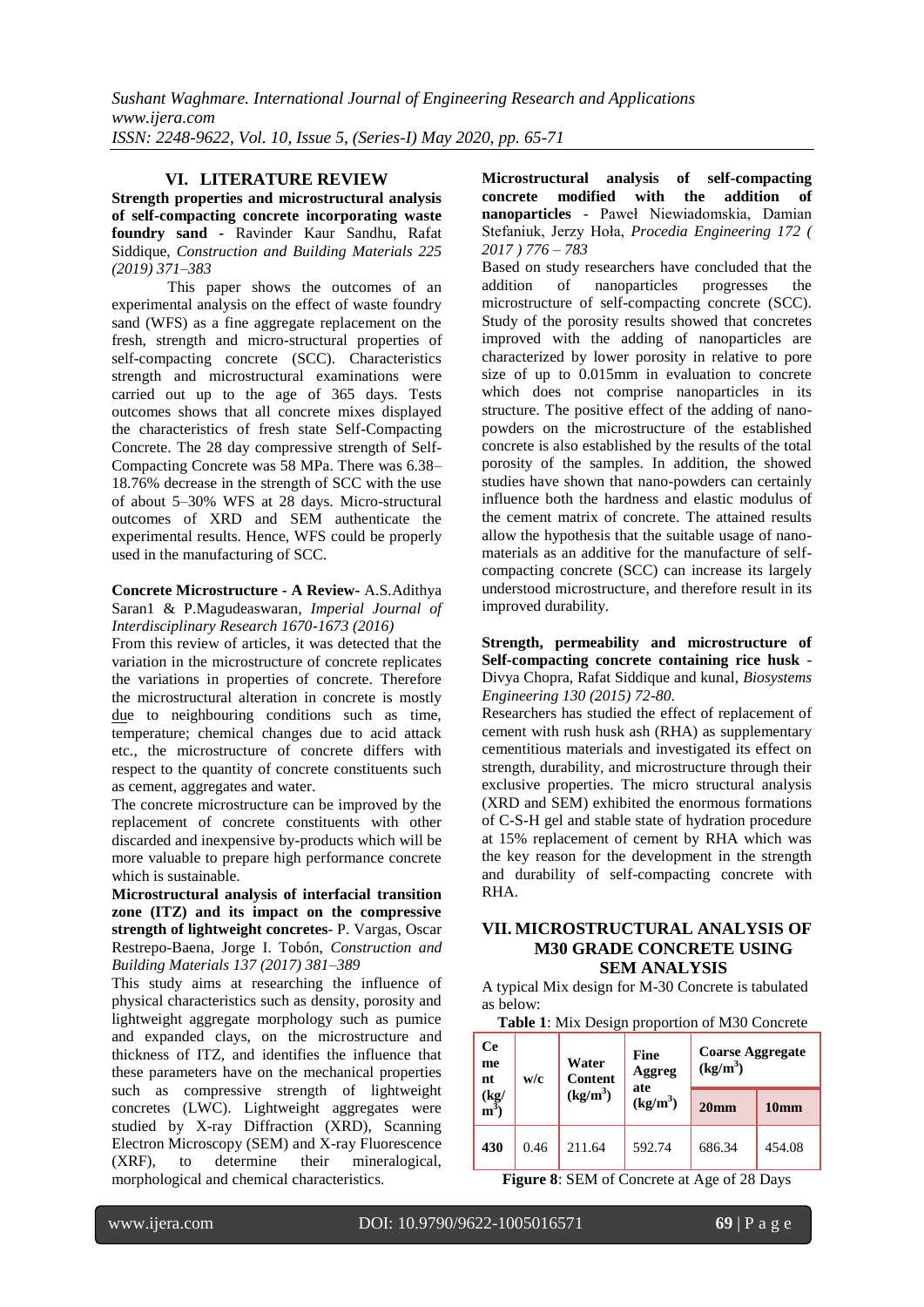*Sushant Waghmare. International Journal of Engineering Research and Applications www.ijera.com ISSN: 2248-9622, Vol. 10, Issue 5, (Series-I) May 2020, pp. 65-71*



**Figure 9:** SEM of Concrete higher magnification at Age of 28 Days



**Figure 10**: SEM of Concrete at Age of 90 days



**Figure 11:** SEM of Concrete higher magnification at Age of 90 Days

#### **VIII. CONCLUSION:**

- For years, scanning electron microscopy (SEM) has assisted to widespread beyond the limitations of understanding of the globe for scientists and non-scientists of all ages. Display of magnified or zoomed images or pictures of materials and these objects aids take the entire context to the world which we all live in.
- Analysis of microstructure of concrete is the current methodology to scrutinize the mineral alignment in the concrete.
- Suitable method for specimen or sample preparation is very much necessary while using

the SEM for the study of cementitious materials and hardened concrete. Rough surfaces, such as those prepared using only fracture, saw cut, or rough-lapped preparations, are not suitable.

The much higher resolving power of the SEM, together with the elemental analysis capabilities of the EDX microprobe, creates a tool that greatly expands our capabilities to study the microstructure of concrete, including the interaction between the various cementitious materials being used today and the<br>microstructural effects of deterioration microstructural mechanisms.

#### **REFERENCES**

#### **Journal Papers:**

- [1] Ravinder Kaur Sandhu, Rafat Siddique, "Strength properties and microstructural analysis of self-compacting concrete incorporating waste foundry sand" *Construction and Building Materials 225 (2019) 371–383*
- [2] P. Vargas, Oscar Restrepo-Baena, Jorge I. Tobón, "Microstructural analysis of interfacial transition zone (ITZ) and its impact on the compressive strength of lightweight concretes"- *Construction and Building Materials 137 (2017) 381–389*
- [3] Paweł Niewiadomskia, Damian Stefaniuk, Jerzy Hoła, "Microstructural analysis of selfcompacting concrete modified with the addition of nanoparticles" - *Procedia Engineering 172 ( 2017 ) 776 – 783.*
- [4] Divya Chopra, Rafat Siddique and kunal, "Strength, permeability and microstructure of Self-compacting concrete containing rice husk" -, *Biosystems Engineering 130 (2015) 72-80*.

#### **Books:**

- [1] Advanced Concrete Technology, Zongjin Li, John Wiley & Sons, Inc.
- [2] Advanced Concrete Technology- Constituent Materials, John Newman, Ban Seng Choo, Butterworth- Heinemann, An imprint of Elsevier.
- [3] Concrete- Microstructure, Properties, and Materials, P. Kumar Mehta, Paulo J. M. Monteiro, McGraw-Hill.
- [4] Concrete technology -Adam M. Neville, J. J. Brooks - -Longman Scientific & Technical (2010).
- [5] Concrete Technology Theory and Practice Shetty M.S., S. Chand Publications.